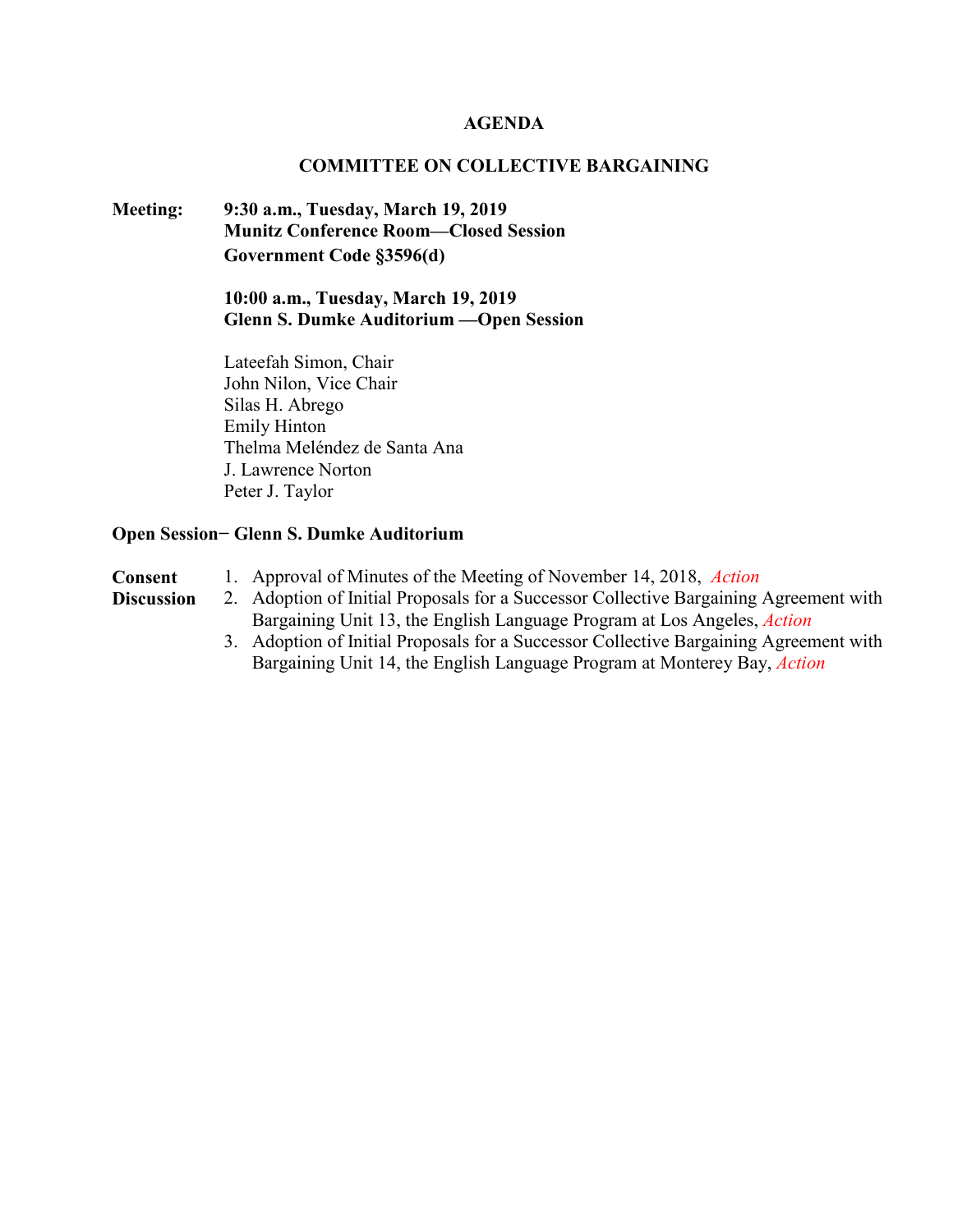**Action Item** Agenda Item 1 March 18-20, 2019 Page 1 of 2

### **MINUTES OF THE MEETING OF COMMITTEE ON COLLECTIVE BARGAINING**

**Trustees of the California State University Office of the Chancellor Glenn S. Dumke Conference Center 401 Golden Shore Long Beach, California**

**November 14, 2018**

### **Members Present**

Lateefah Simon, Chair John Nilon, Vice Chair Silas H. Abrego J. Lawrence Norton Emily Hinton Peter J. Taylor Adam Day, Chairman of the Board Timothy P. White, Chancellor

Chair Simon called the Committee on Collective Bargaining to order.

### **Approval of Minutes**

The minutes of the September 11, 2018 meeting were approved as submitted.

### **Presentation of Action Item**

Vice Chancellor Evelyn Nazario presented the ratification of the successor collective bargaining agreement with Bargaining Unit 11, the United Auto Workers (UAW), Local 4123 (Agenda Item 2).

The tentative agreement has been ratified by the membership of the union and will run until September 30, 2020.

The highlights of the tentative agreements were: Teaching Associates and Graduate Assistants will receive a 3% GSI retroactive July 1, 2018, and July 1, 2019. The Instructional Student Assistants will also receive a GSI effective July 1, 2018, and July 1, 2019. A ten year vesting for full retiree medical and dental for new employees hired after July 1, 2019, was also part of the tentative agreement.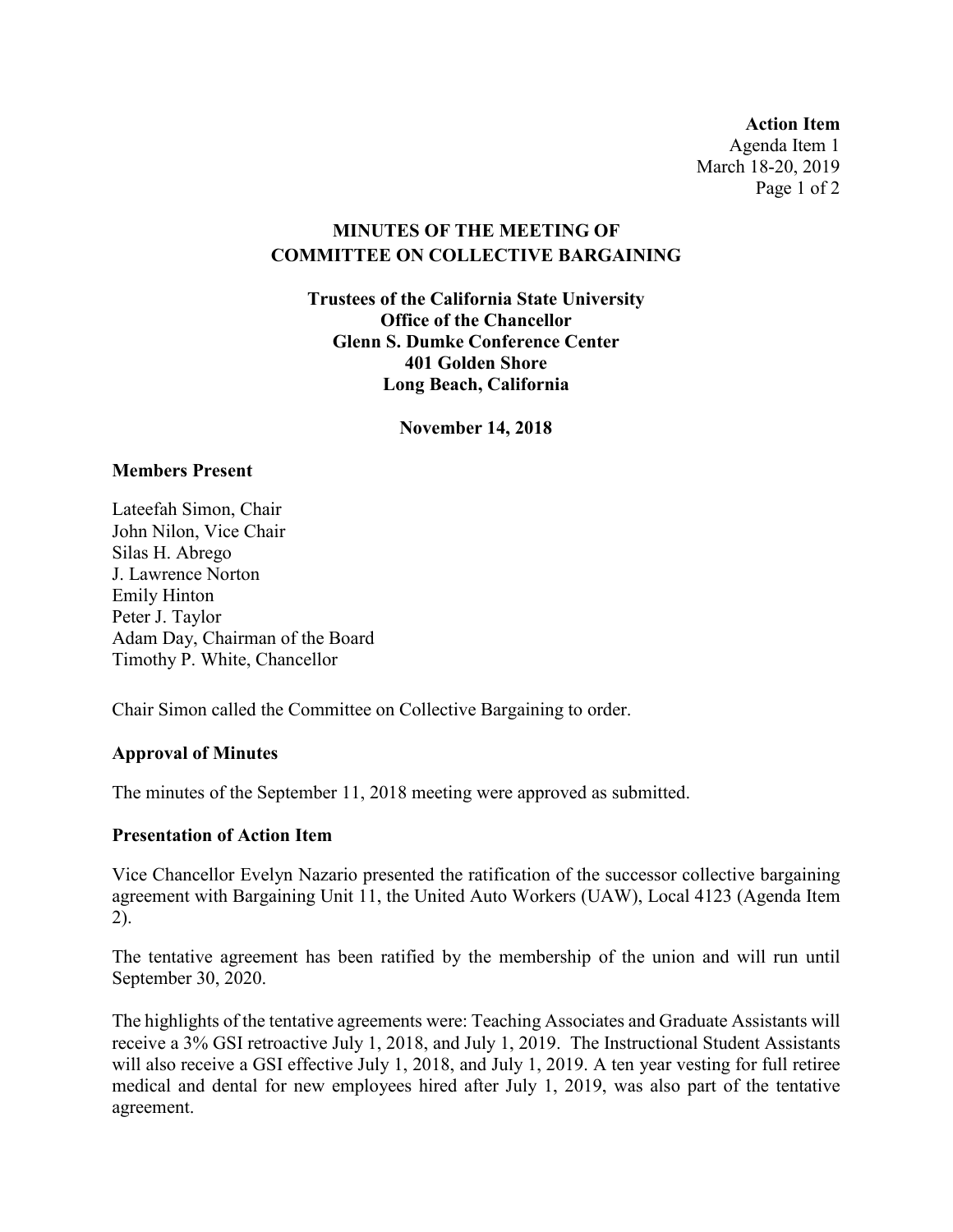CB Agenda Item 1 March 18-20, 2019 Page 2 of 2

### **Discussion**

Trustee Sabalius asked if any of the teaching associates or graduate assistants stay around for 10 years and that the increase in vesting would eliminate these benefits for almost all of them.

Vice Chancellor Nazario responded by saying that we need to identify the individuals and whether they stay on in the CSU either teaching or entering in a different capacity. The CSU currently does not track this information, but may in the future.

Trustee Sabalius then asked if the benefits are transferable after the teaching associates or graduate assistant graduates. Vice Chancellor Nazario's responded, "Absolutely."

After Chair Simon asked for a motion, receiving the motion and a second, Trustee Faigin asked if it is only the Collective Bargaining Committee members who are only eligible to vote and it does not go to the whole Board.

Chair Simon responded that it is her understanding and Chairman Day confirmed.

### **Public Speakers**

The committee heard from 7 public speakers who spoke on various topics.

### **Action Items**

The committee then unanimously approved the following action items:

- 1. Approval of Minutes of the Meeting of November 14, 2018.
- 2. Ratification of the Successor Collective Bargaining Agreement with Bargaining Unit 11, the United Auto Workers (UAW).

Chair Simon then adjourned the committee meeting.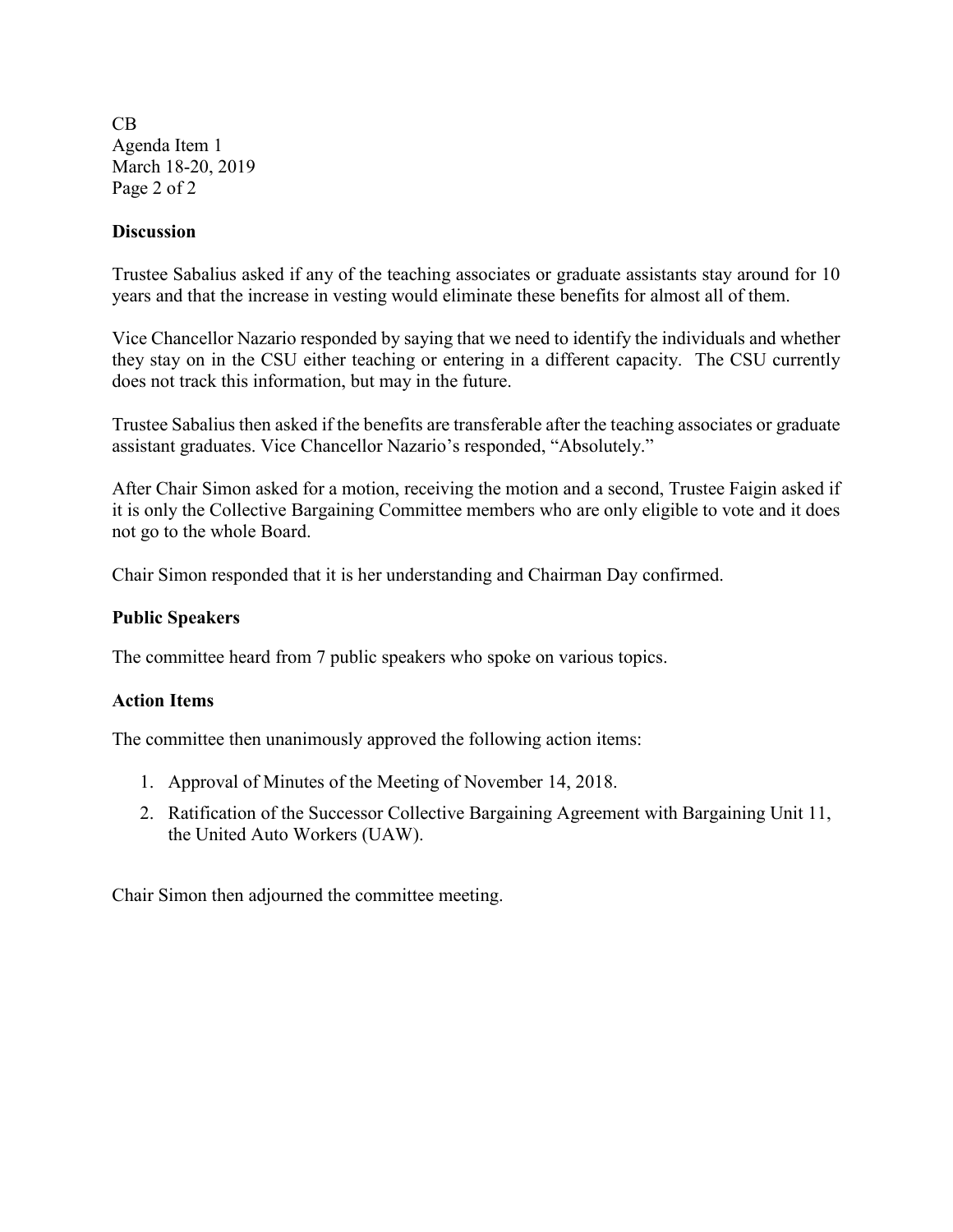**Action Item** Agenda Item 2 March 18-20, 2019 Page 1 of 1

### **COMMITTEE ON COLLECTIVE BARGAINING**

**Adoption of Initial Proposals for a Successor Collective Bargaining Agreement with Bargaining Unit 13, the English Language Program at Los Angeles**

#### **Presentation By**

Evelyn Nazario Vice Chancellor Human Resources

#### **Summary**

The initial proposals for a successor collective bargaining agreement between the California State University and Bargaining Unit 13, the English Language Program at Los Angeles, will be presented to the Board of Trustees for adoption.

#### **Recommended Action**

The following resolution is recommended for adoption:

**RESOLVED**, by the Board of Trustees of the California State University, that the initial proposals for a successor collective bargaining agreement between the California State University and Bargaining Unit 13, the English Language Program at Los Angeles is hereby adopted.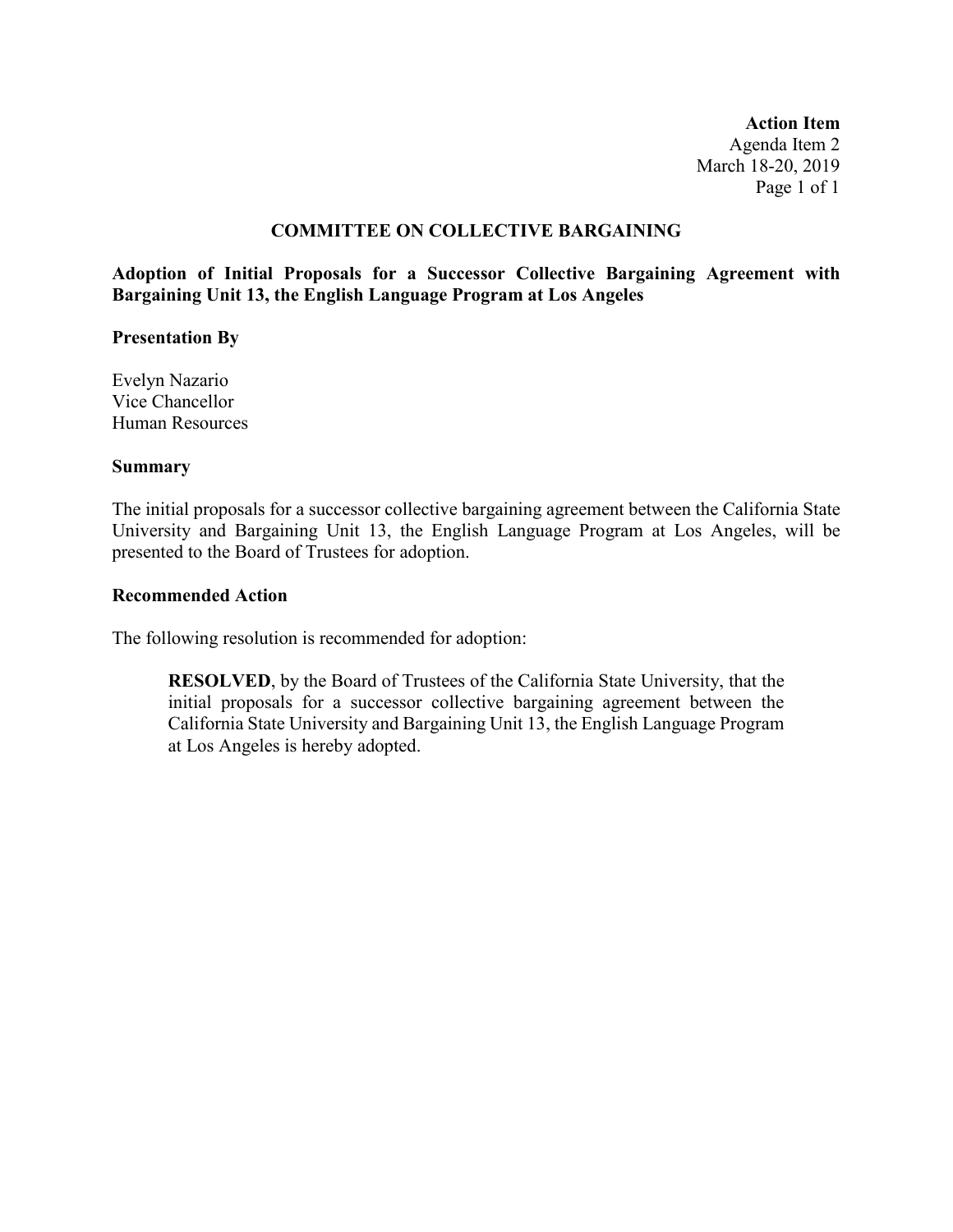**Attachment A** CB - Agenda Item 2 March 18-20, 2019 Page 1 of 2

**The California State University's** 

**Initial Collective Bargaining** 

**Proposals**

**Between**

**The Board of Trustees** 

**Of**

**The California State University** 

**And**

**Bargaining Unit 13**

**California State University Employees Union**

**February 2019**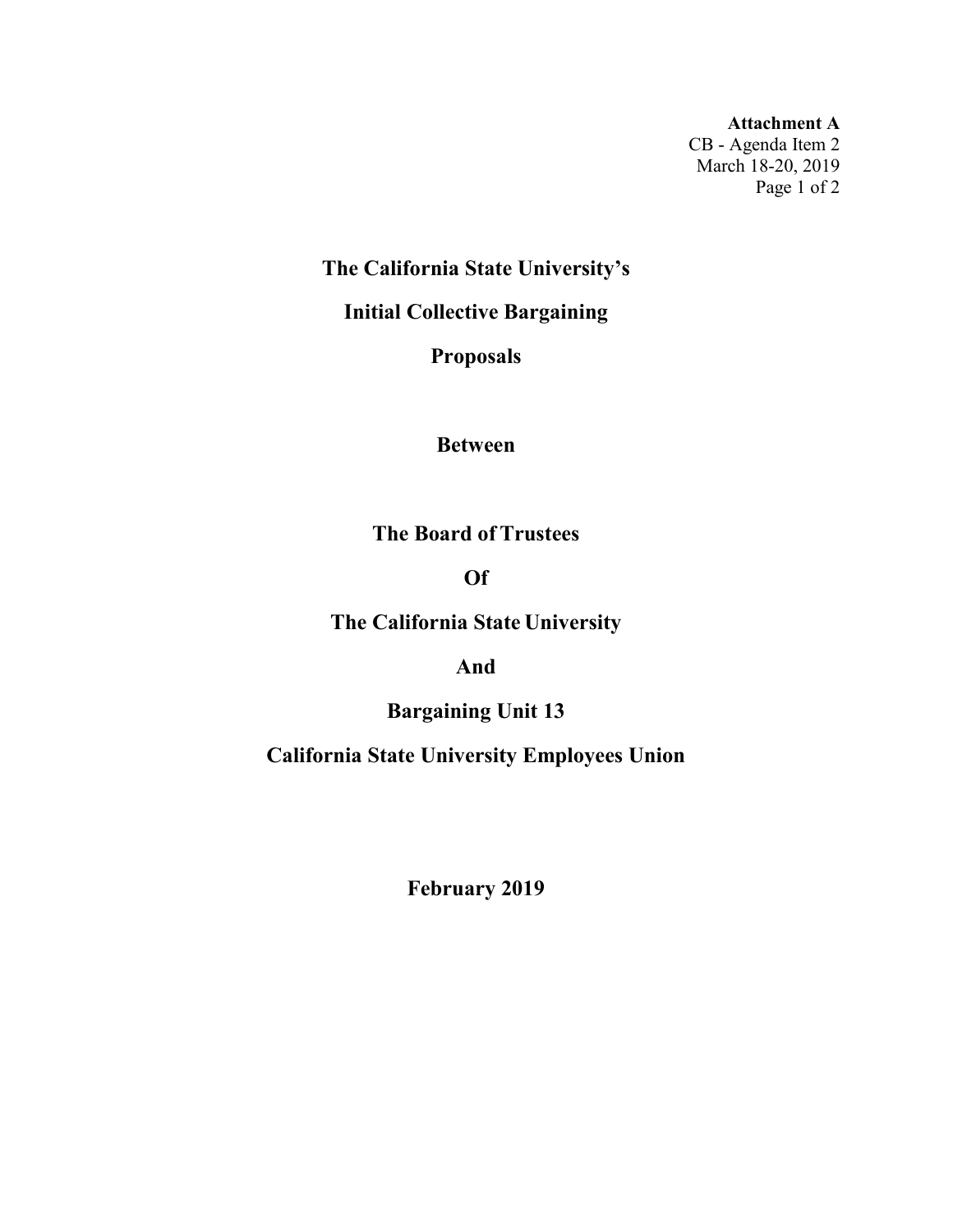Attachment A CB - Agenda Item 2 March 18-20, 2019 Page 2 of 2

## **Bargaining Unit 13**

## **2019 Successor Agreement Negotiations**

## **California State University Bargaining Proposals**

# **ARTICLE 24 – Duration and Implementation**

The CSU will make proposals to amend in relation to duration and implementation.

**The University reserves the right to add to, modify, or delete proposals for any/all Articles during the course of negotiations, in accordance with applicable laws.**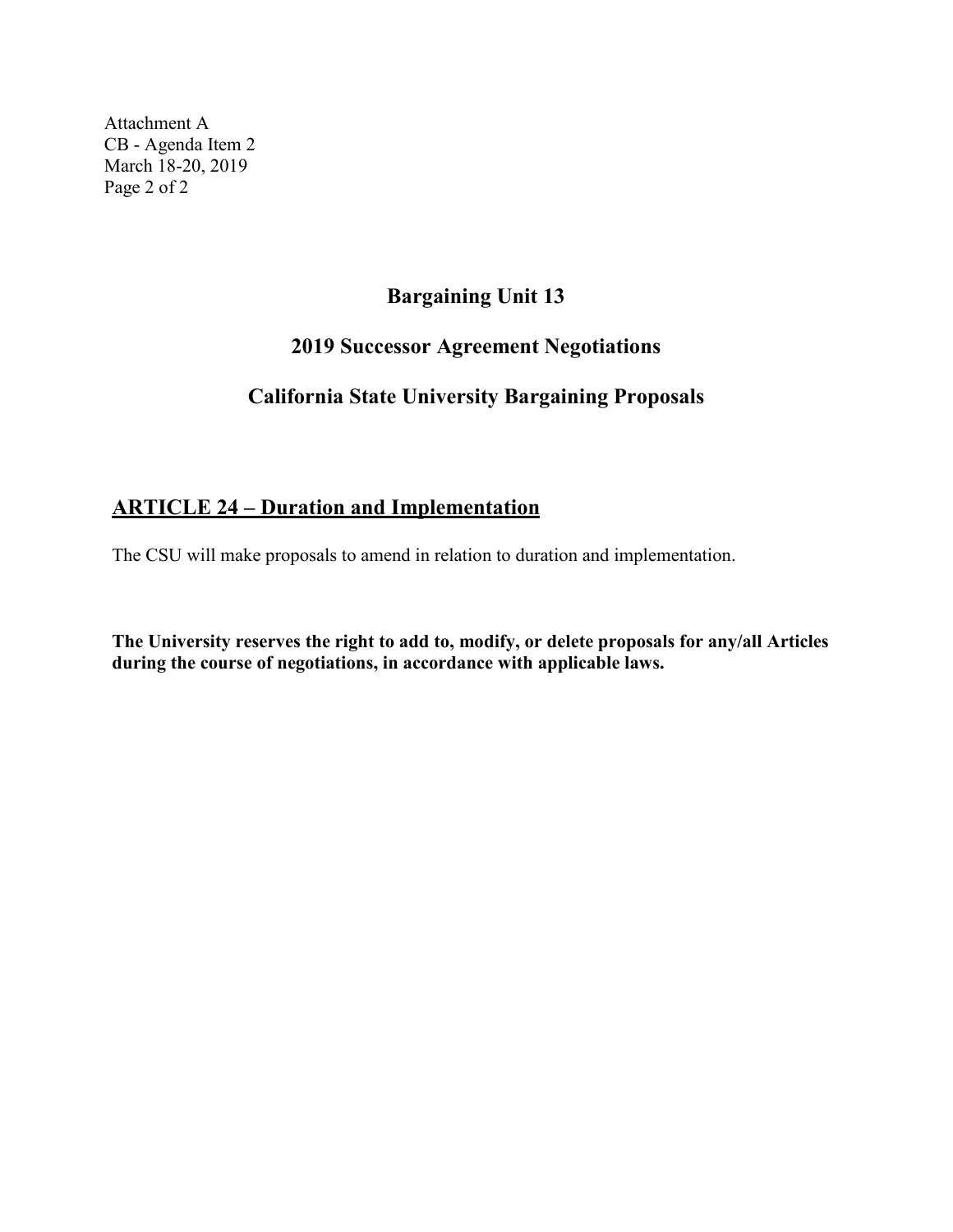**Attachment B**

CB Agenda Item 2 March 18-20, 2019 Page 1 of 2



January 28, 2019

#### SENT BY U.S. MAIL & E-MAIL

John Swarbrick Chief Negotiator & Senior Labor Relations Advisory The California State University, Office of the Chancellor 401 Golden Shore, 4th Floor Long Beach, CA 90802-4210 jswarbrick@calstate.edu

#### Re: Initial Proposals for CSUEU Bargaining Unit 13

Dear Mr. Swarbrick:

Attached to this letter you will find the California State University Employees Union's (CSUEU) initial proposals for Bargaining Unit 13. These proposals are made in accordance with Government Code §3595 and Article 29, Section 29.2, of the current Collective Bargaining Agreement between the parties. CSUEU reserves the right to add to, modify or delete these proposals and to introduce new proposals in the course of negotiations.

We look forward to meeting with you and your team in the near future.

Sincerely, Al

Neil Jacklin **CSUEU President** 

Enclosure

Alexandra Soluk, Labor Relations Representative cc: Roxana "Rocky" Sanchez, CSUEU Vice President for Representation Brian Bennitt, CSUEU Bargaining Unit 13 Bargaining Team

s 'csues/bargaining 2019 - unit 1311-28-2019 initial proposals for csueu bu 13 to john swarbrick doc

CSUEU, 120 K Street, 2<sup>nd</sup> Floor, Sacramento, CA 95814 & Phone: 916/319-4800 & Fax: 916/319-4808 & www.csueu.org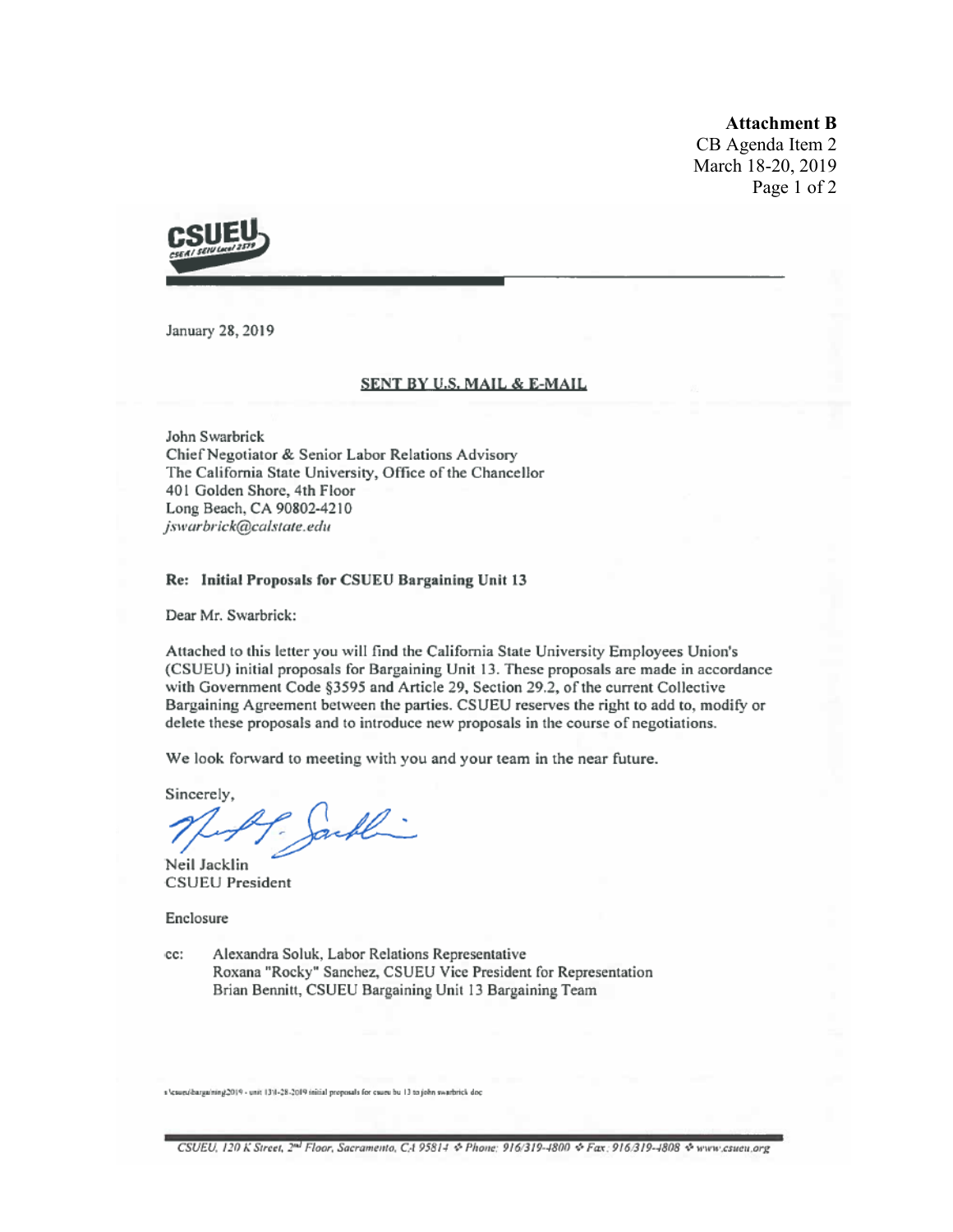Attachment B CB Agenda Item 2 March 18-20, 2019 Page 2 of 2

### **Initial Proposal to the CSU for CSUEU's Bargaining Unit 13 January 28, 2019**

Pursuant to Article 24 of the Collective Bargaining Agreement for Bargaining Unit 13 between the California State University Employees Union (CSUEU or Union) and the Board of Trustees of the California State University (CSU), CSUEU presents this list of initial proposals to commence bargaining for a successor agreement between the parties that is set to expire on June 30,2019.

### **CSUEU reserves the right to add to, modify or delete these proposals and to introduce new proposals during the course of negotiations.**

Article 15: Salary and Schedule

- The Union will propose amendments to the semester teaching schedule.
- The Union will propose salary for Core Instructors

Article 17: Professional Development

• The Union will propose amendments to improve access to job-related training and career development opportunities.

Article 24: Duration and Implementation

*Initial Proposals for CSU£U Bargaining Unit 13 Page 2 of 2*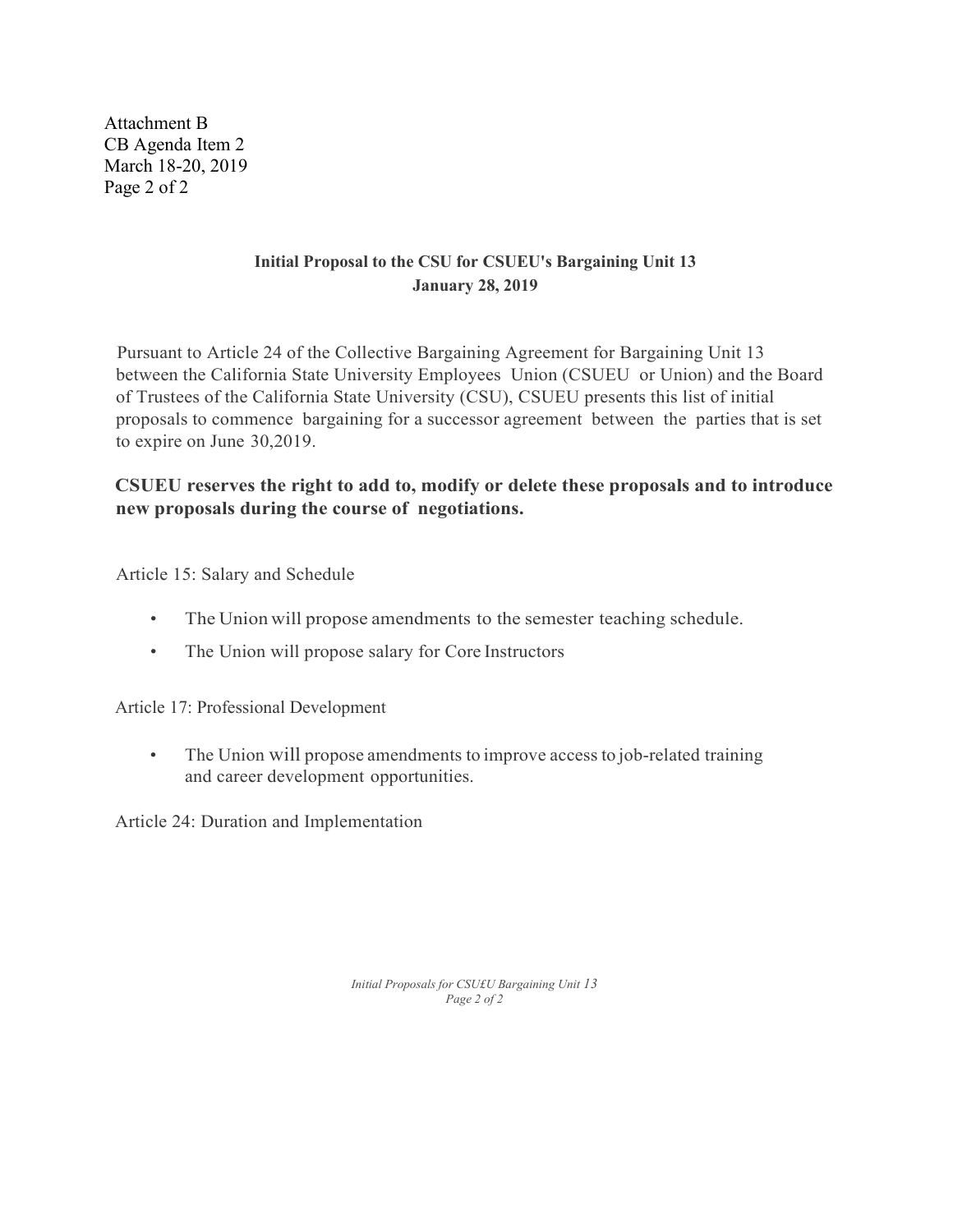**Action Item** Agenda Item 3 March 18-20, 2019 Page 1 of 1

### **COMMITTEE ON COLLECTIVE BARGAINING**

**Adoption of Initial Proposals for a Successor Collective Bargaining Agreement with Bargaining Unit 14, the English Language Program at Monterey Bay**

#### **Presentation By**

Evelyn Nazario Vice Chancellor Human Resources

#### **Summary**

The initial proposals for a successor collective bargaining agreement between the California State University and Bargaining Unit 14, the English Language Program at Monterey Bay, will be presented to the Board of Trustees for adoption.

#### **Recommended Action**

The following resolution is recommended for adoption:

**RESOLVED**, by the Board of Trustees of the California State University, that the initial proposals for a successor collective bargaining agreement between the California State University and Bargaining Unit 14, the English Language Program at Monterey Bay is hereby adopted.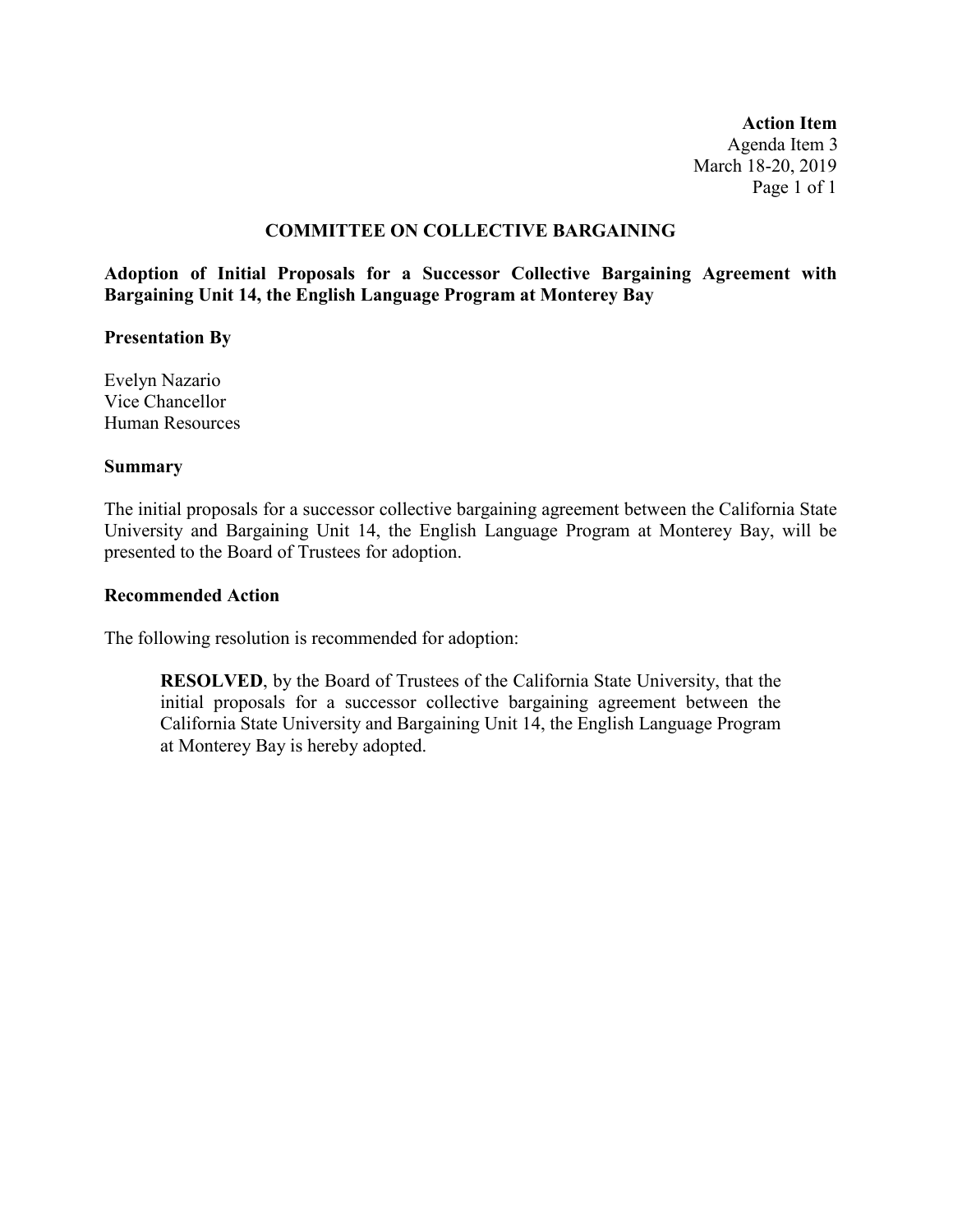**Attachment A** CB - Agenda Item 3 March 18-20, 2019 Page 1 of 5

**The California State University's** 

**Initial Collective Bargaining** 

**Proposals**

**Between**

**The Board of Trustees** 

**Of**

**The California State University** 

**And**

**Bargaining Unit 14**

**California State University Employees Union**

**January 2019**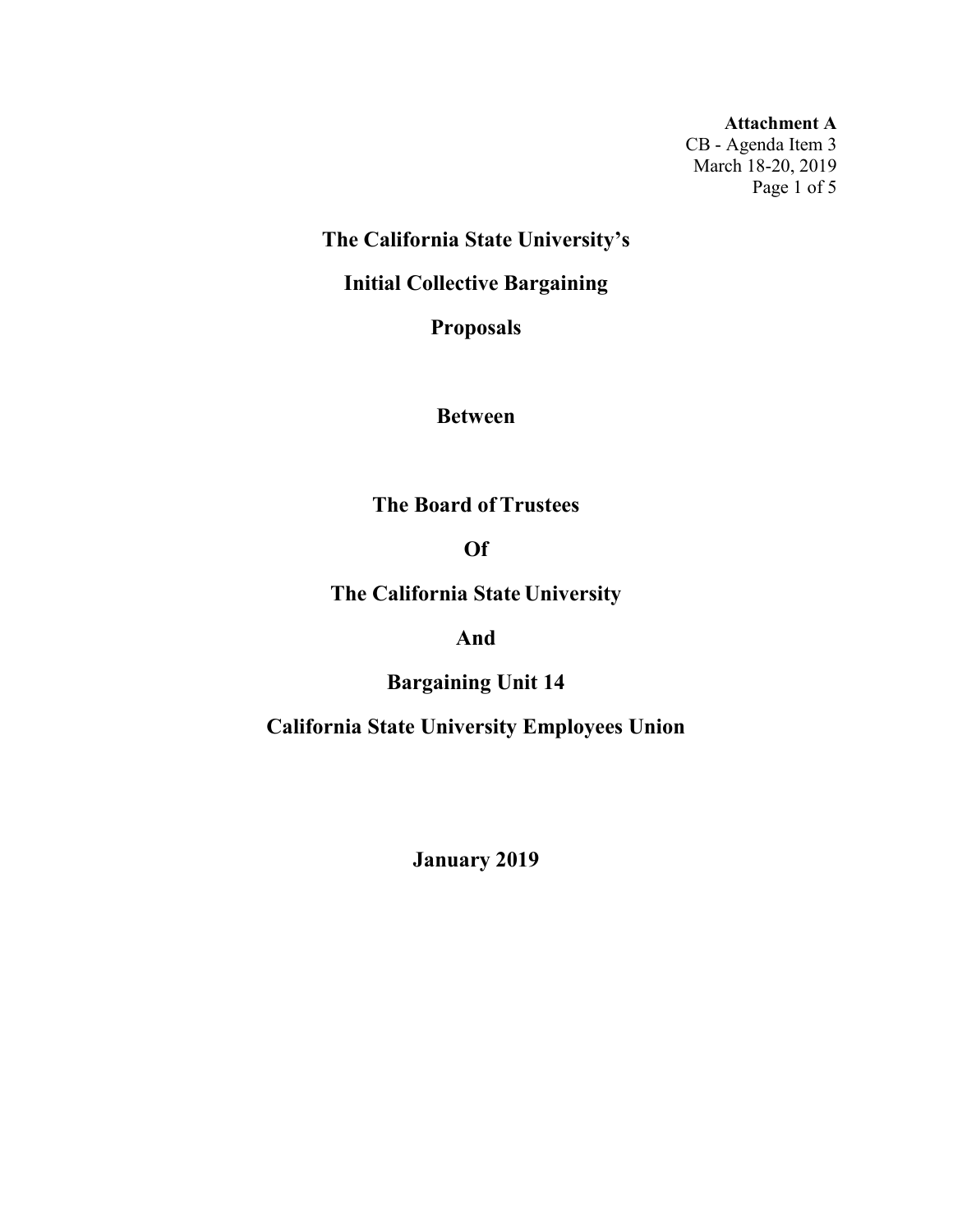Attachment A CB - Agenda Item 3 March 18-20, 2019 Page 2 of 5

# **Bargaining Unit 14**

## **2019 Successor Agreement Negotiations**

# **California State University Bargaining**

## **Proposals**

## **ARTICLE 2 – Definitions**

The CSU will make proposals to the existing definitions with the purpose of improving operational effectiveness and clarity.

## **ARTICLE 5 – Union Rights**

The CSU will make proposals to amend in relation to union security and leave.

# **ARTICLE 7 – Grievance Procedure**

The CSU will make proposals to amend in relation to the grievance procedure to increase operational efficiency.

## **ARTICLE 8 – Employee Status**

The CSU will make proposals to amend in relation to employee status.

## **ARTICLE 16 – Wage and Responsibilities**

The CSU will make proposals related to wages and responsibilities.

## **ARTICLE 19 – Non-Discrimination**

The CSU will make proposals to bring the contract language into alignment with current executive orders regarding non-discrimination.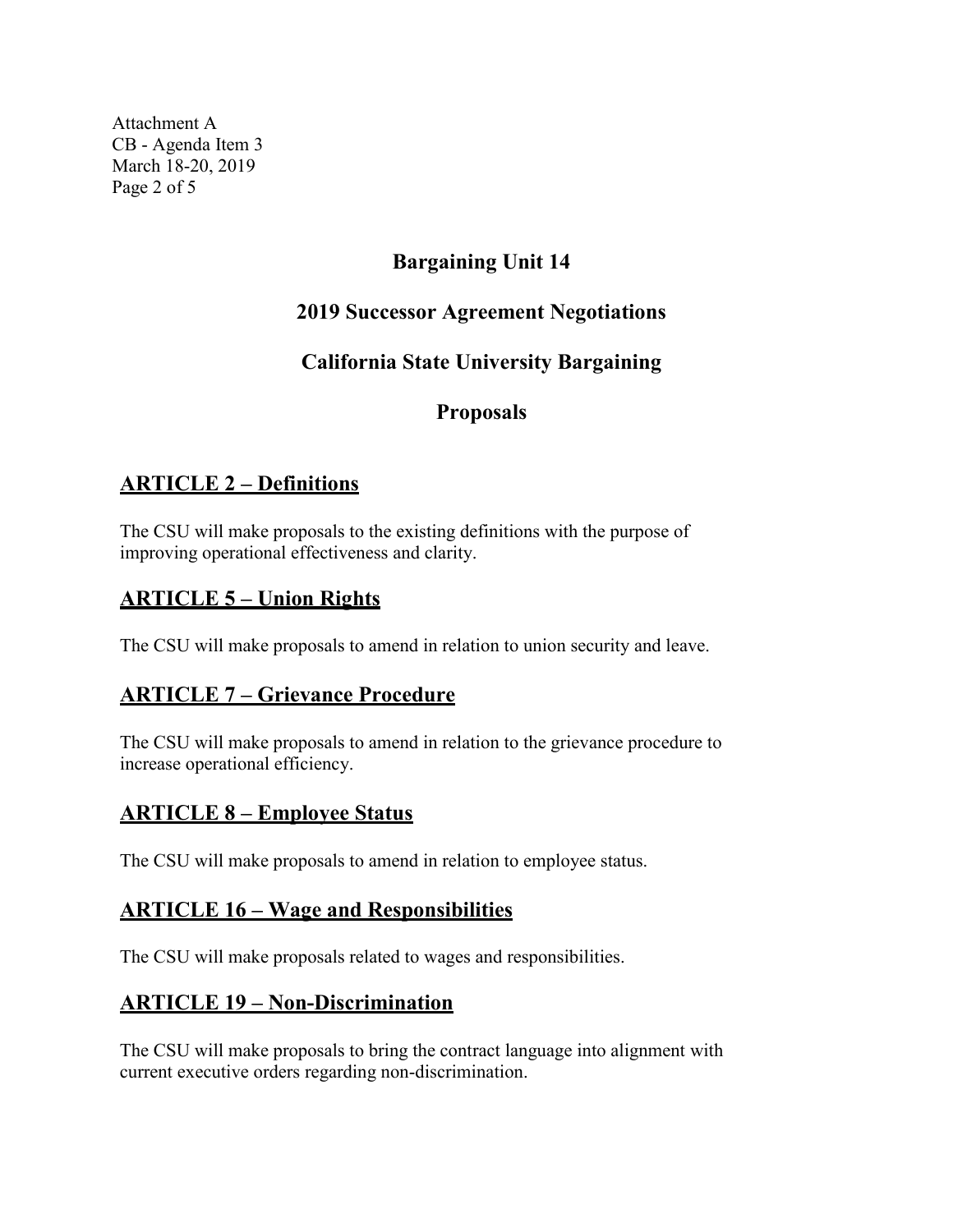Attachment A CB - Agenda Item 3 March 18-20, 2019 Page 3 of 5

## **ARTICLE 22 – Duration and Implementation**

The CSU will make proposals to amend in relation to duration and implementation.

**The University reserves the right to add to, modify, or delete proposals for any/all Articles during the course of negotiations, in accordance with applicable laws.**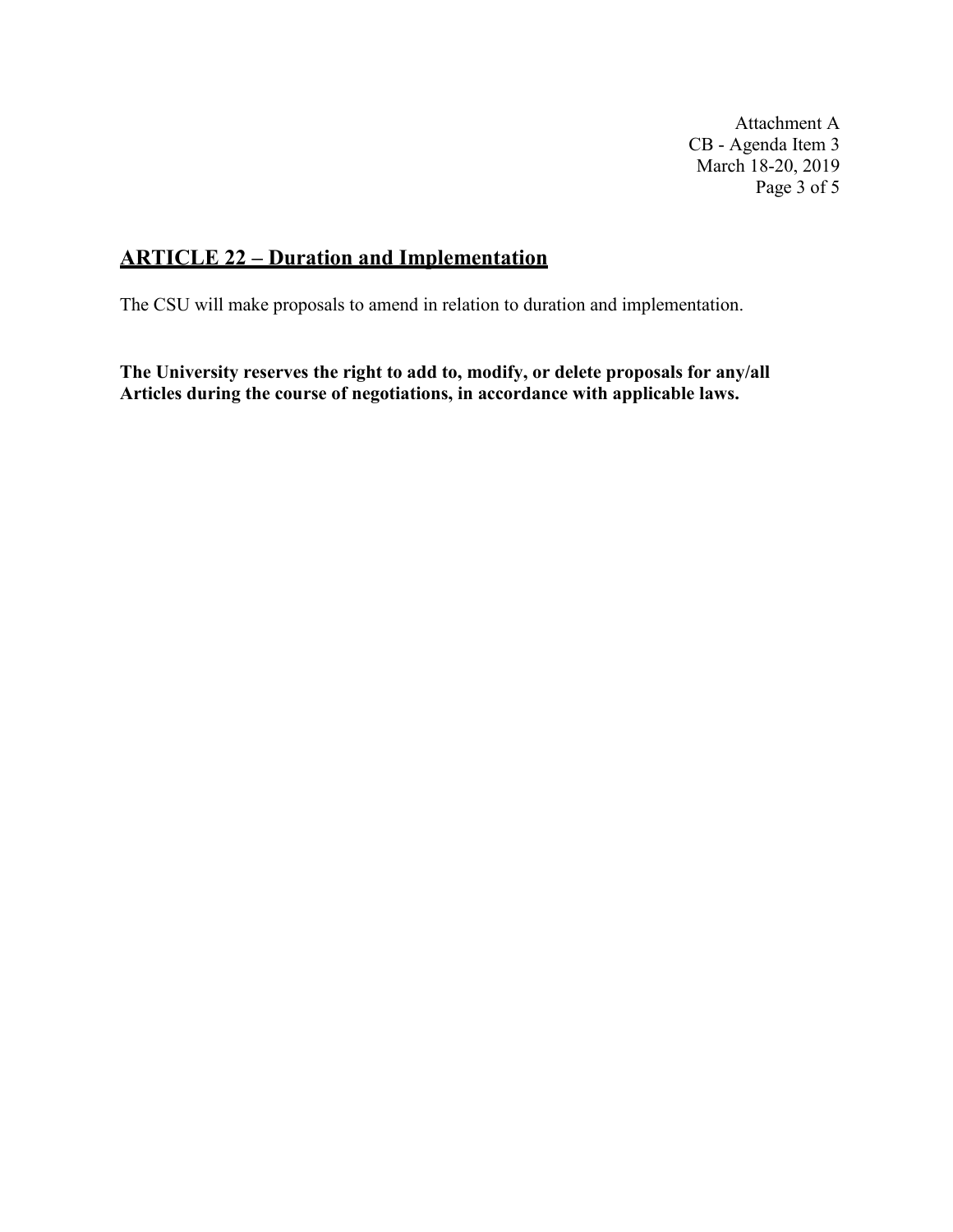Attachment A CB - Agenda Item 3 March 18-20, 2019 Page 4 of 5

The California State University Employees' Union's

Initial Collective Bargaining

Proposals

Between

The Board of Trustees

Of

The California State University

And Bargaining Unit 14

California State University Employees Union

February 2019